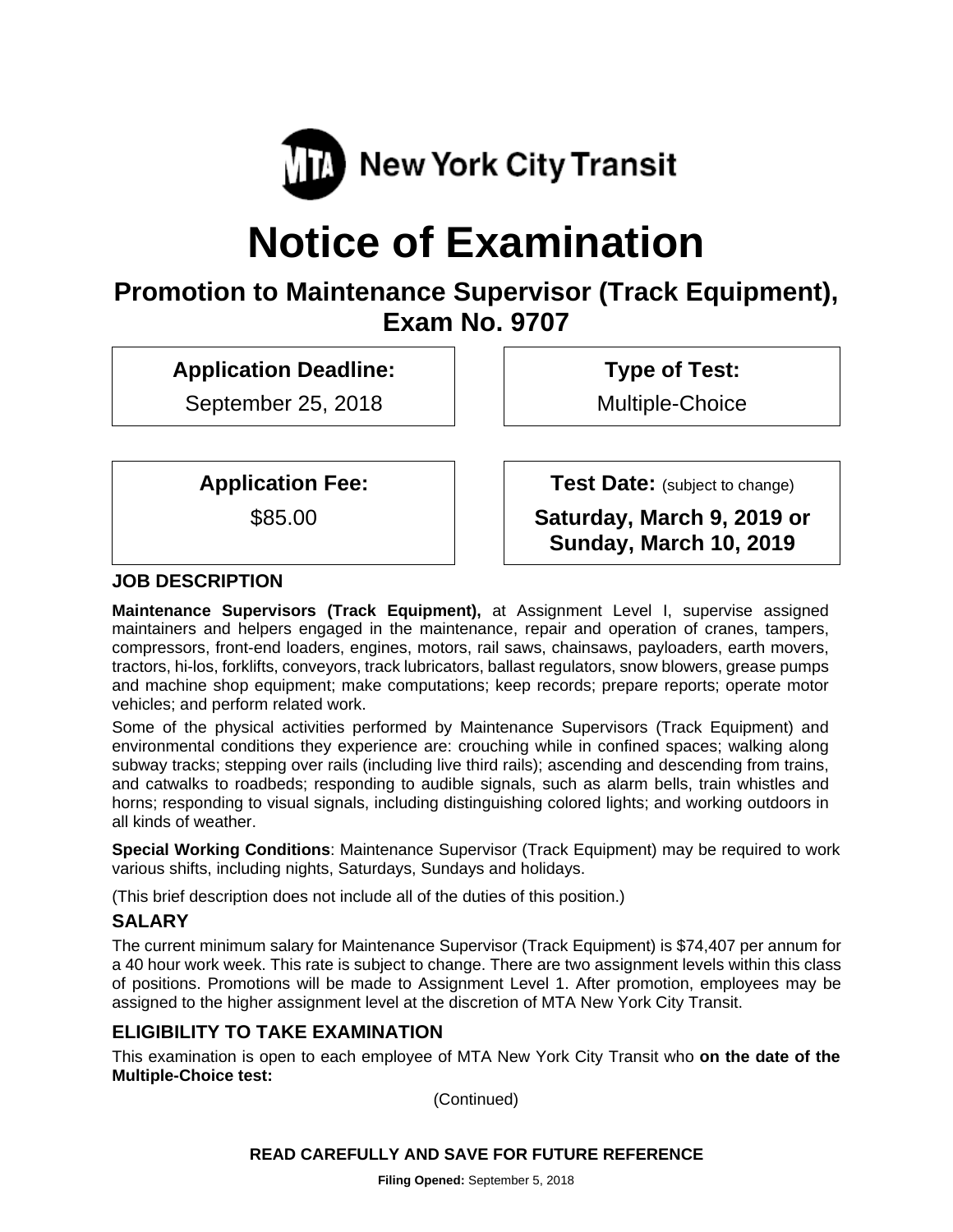# **ELIGIBILITY TO TAKE EXAMINATION (Continued)**

- 1. Is permanently (not provisionally) employed in or appears on a Preferred List (see Note, below) for the title of Track Equipment Maintainer; and
- 2. Is not otherwise ineligible

(Note: A "Preferred List" is a civil service list which is only for certain former permanent incumbents of the eligible title who have rehiring rights.)

This examination is also open to employees who were appointed to an eligible title pursuant to New York State Civil Service Law, section 55-a, and who meet all other eligibility requirements.

You are responsible for determining whether you meet the eligibility requirements for this examination prior to submitting the *Application*. You may be given the multiple-choice test before we verify your eligibility. If you are marked "Not Eligible," your application fee will **not** be refunded and you will not receive a score.

This examination is **not** open to employees of MaBSTOA or MTA Bus Company or to employees of MTA agencies other than MTA New York City Transit.

#### **REQUIREMENTS TO BE PROMOTED**

**Probationary Period:** At the time of promotion, you must have completed your probationary period in the eligible title as indicated in the above "Eligibility to Take Examination" section, and you must be permanently employed in that title or your name must appear on a Preferred List for the title at the time of promotion. Additionally, you must have served permanently in the eligible title for at least one year. Time served prior to a break in service of more than one year will not be credited.

**Driver License Requirement:** At the time of promotion, you must have a Motor Vehicle Driver License valid in the State of New York with no disqualifying restrictions that would preclude the performance of the duties of this title. If you have serious moving violations, a license suspension or an accident record you may be disqualified. This license must be maintained for the duration of your employment in the title.

**Drug Screening Requirement:** You must pass a drug screening in order to be promoted.

#### **HOW TO SUBMIT AN APPLICATION AND PAY THE APPLICATION FEE**

If you believe you meet the requirements in the "Eligibility to Take Examination" section, submit an application online by the last day of the application period unless you are requesting a Fee Waiver. Applicants who wish to request a Fee Waiver should refer to the "How to Submit an Application When Requesting a Fee Waiver" section below.

**Application Fee:** This fee is generally not refundable. Under special circumstances, you may be entitled to a refund. You should refer to the Department of Citywide Administrative Services ("DCAS") Exam Regulations to determine if you are entitled to a refund prior to requesting a refund. You can refer to the bottom of the last page of the Notice of Examination for instructions on how to obtain a copy of the DCAS Exam Regulations.

#### **Online Applications:**

- 1. Apply using the "BSC" employee portal at www.mymta.info by the last day of the *Application*  period.
- 2. You must pay the *Application* fee via payroll deduction. Applicants who request a fee waiver must apply by mail.
- 3. You will be sent a confirmation number after you complete your *Application* and pay the application fee.

Save your confirmation numbers for future references and proof of filing an *Application.*

Computers with internet access are available on a limited basis at branches of the New York Public Library, the Brooklyn Public Library and the Queens Library to patrons with a valid library card.

#### **READ CAREFULLY AND SAVE FOR FUTURE REFERENCE**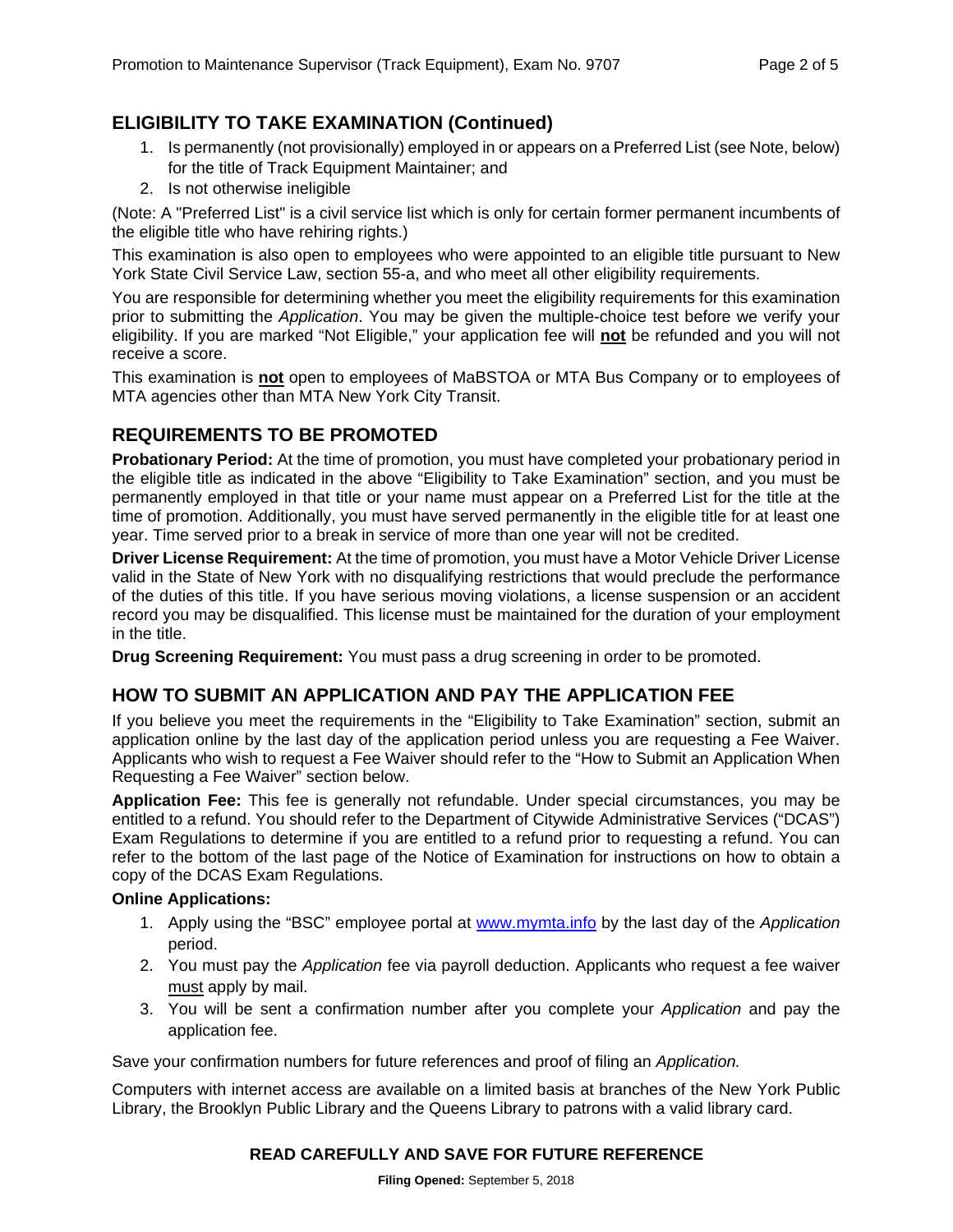#### **HOW TO SUBMIT AN APPLICATION WHEN REQUESTING A FEE WAIVER**

Applicants who wish to request a Fee Waiver must obtain an *Application* in person at the MTA Exam Information Center as indicated below and must submit the *Application* by mail to the address in the Correspondence section below **by the last day of the application period**.

MTA New York City Transit will not accept applications in person. Additional information on requesting an application fee waiver is available with the *Application*.

**MTA Exam Information Center**: Open Monday through Friday, from 9 AM to 3 PM, in the lobby at 180 Livingston Street, Brooklyn, New York. Directions: take the A, C, F, or R trains to the Jay Street-Metro Tech Station, or the 2, 3, or G train to the Hoyt Street Station.

#### **ADMISSION LETTER**

An *Admission Letter* will be mailed to you about 10 days before the date of the multiple-choice test. If you do not receive an *Admission Letter* at least 4 days before this date, you may obtain a duplicate letter at the MTA Exam Information Center (as indicated above). A paper copy of the *Admission Letter* is your ticket for admission to the test.

Employees **must** keep their official mailing address **up to date.** Only the address on file with the MTA Business Service Center will be used to mail correspondence, including the *Admission Letter.*

#### **THE TEST**

You will be given a competitive multiple-choice test. A score of at least 70% is required to pass the multiple-choice test. Your score on this test will determine 85% of your final score. Your seniority will determine the remaining 15%. You must pass the multiple-choice test to have your seniority credited. Your seniority score will be 70 plus  $\frac{1}{2}$  point for each three months of completed, permanent continuous service with an agency under the jurisdiction of the Commissioner, Department of Citywide Administrative Services in competitive class titles. Your service will be credited through the date of the multiple-choice test, up to a maximum of 15 years. Time served prior to a break in service of more than one year will not be credited.

Veterans' or Disabled Veterans' Credit will be granted only to eligible passing candidates who request that they be applied. Veterans' or Disabled Veterans' Credit should be requested at the time of application, but **must** be requested before the date the eligible list is established. Claims for Veterans' or Disabled Veterans' Credit cannot be made once the eligible list is established.

The competitive multiple-choice test may include questions on various electro-mechanical, hydraulic and pneumatic track equipment; hand and power tools; principles of supervision; safe work practices; job-related measurements and computations; interpreting drawings and sketches; MTA New York City Transit rules and regulations; writing reports; and other related areas.

# **TEST ADMINISTRATION GUIDELINES**

**Warning:** You are not permitted to enter the test site with cellular phones, smart watches, beepers, pagers, cameras, portable media players, or other electronic devices. Calculators are permitted; however, they must be hand- held, battery or solar powered, numeric only. Calculators with functions other than addition, subtraction, multiplication and division are prohibited. Electronic devices with an alphabetic keyboard or with word processing or data recording capabilities such as planners, organizers, etc. are prohibited. If you use any of these devices in the building at any time before, during or after the test, you may **not** receive your test results, your test score may be nullified, and your application fee will **not** be refunded.

You may not have any other person, including children, present with you while you are being processed for or taking the test and no one may wait for you inside of the test site while you are taking the test.

(Continued)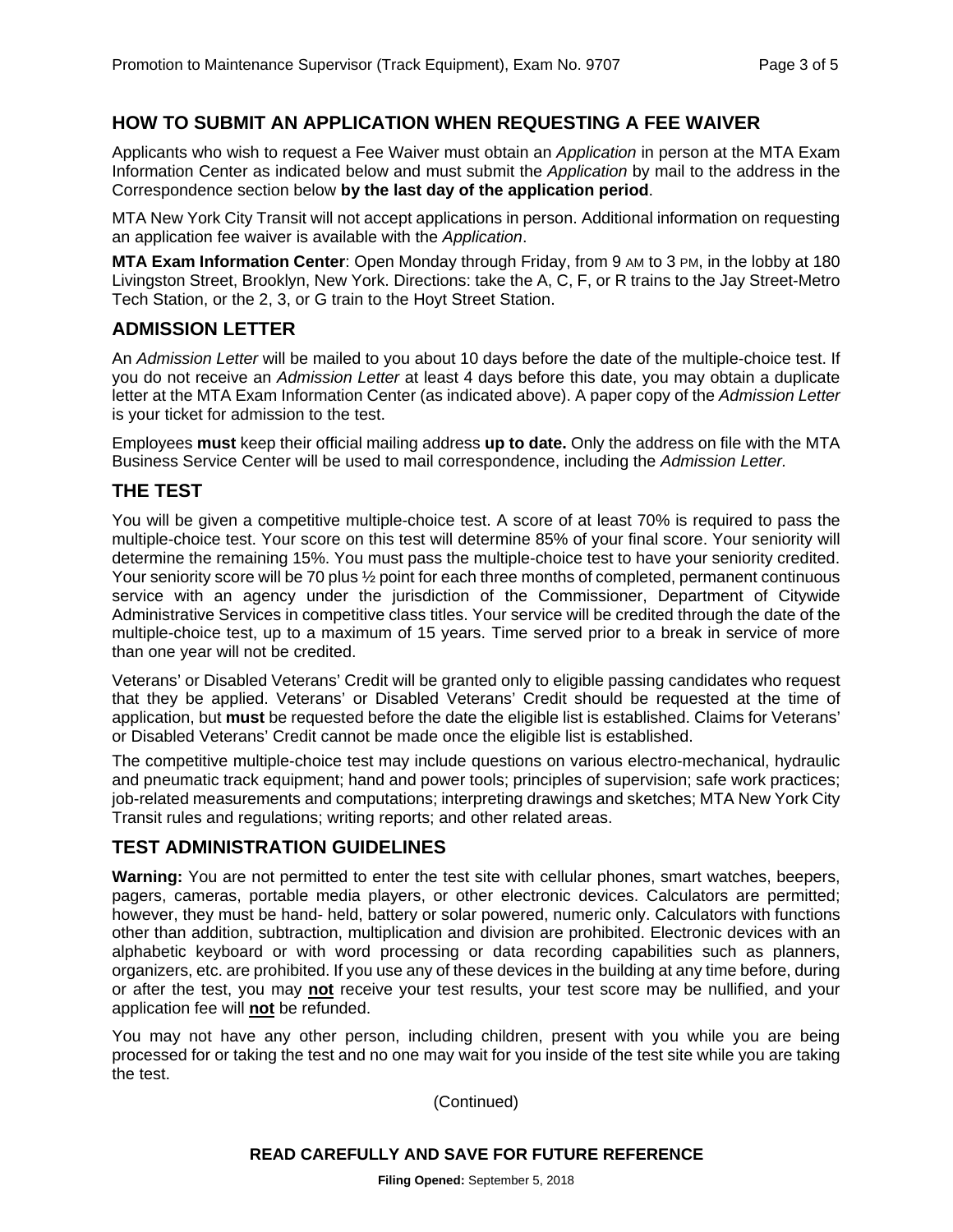# **TEST ADMINISTRATION GUIDELINES** (Continued)

Leaving: You must leave the test site once you finish the test. If you leave the test site after being fingerprinted but before finishing the test, you will not be permitted to re-enter. If you disregard this instruction and re-enter the test site, you may not receive your test results, your test score may be nullified, and your application fee will not be refunded.

**Proof of Identity:** You must present your MTA employee ID when you arrive to take the test.

#### **THE TEST RESULTS**

If you pass the multiple-choice test and are marked eligible, your name will be placed in final score order on an eligible list and you will be given a list number. You will be notified by mail of your test results. If you meet all requirements and conditions, you will be considered for promotion when your name is reached on the eligible list.

#### **SPECIAL ARRANGEMENTS**

**Late Filing:** Consult with **your department's Human Resources representative** to determine the procedure for filing a late *Application* if you meet one of the following conditions:

- 1. You are absent from work for at least one-half of the application period and are unable to apply for reasons such as vacation, sick leave or military duty; or
- 2. You become eligible after the above application period, but on or before the day of the Multiple-Choice test.

**Make-Up Test:** You may apply for a make-up test if you cannot take the test on the scheduled test date for any of the following reasons:

- 1. Compulsory attendance before a public body;
- 2. On-the-job injury or illness caused by municipal employment where you are an officer or employee of the City;
- 3. Absence from the test within one week after the death of a spouse, domestic partner, parent, sibling, child or child of a domestic partner;
- 4. Absence due to ordered military duty;
- 5. A clear error for which MTA New York City Transit is responsible; or
- 6. A temporary disability, pregnancy-related, or child-birth-related condition preventing you from taking the test.

To request a make-up test, mail your request with your documentation of special circumstances to the address found in the "Correspondence Section" below within 60 days of your scheduled test date or make the request within 60 days of restoration to your position after performing ordered military duty.

**Special Test Accommodations:** If you plan to request special testing accommodations due to disability or an alternate test date due to your religious belief, follow the instructions included with your *Application* and mail your request to the address found in the "Correspondence" section below no later than 30 days prior to the scheduled test date.